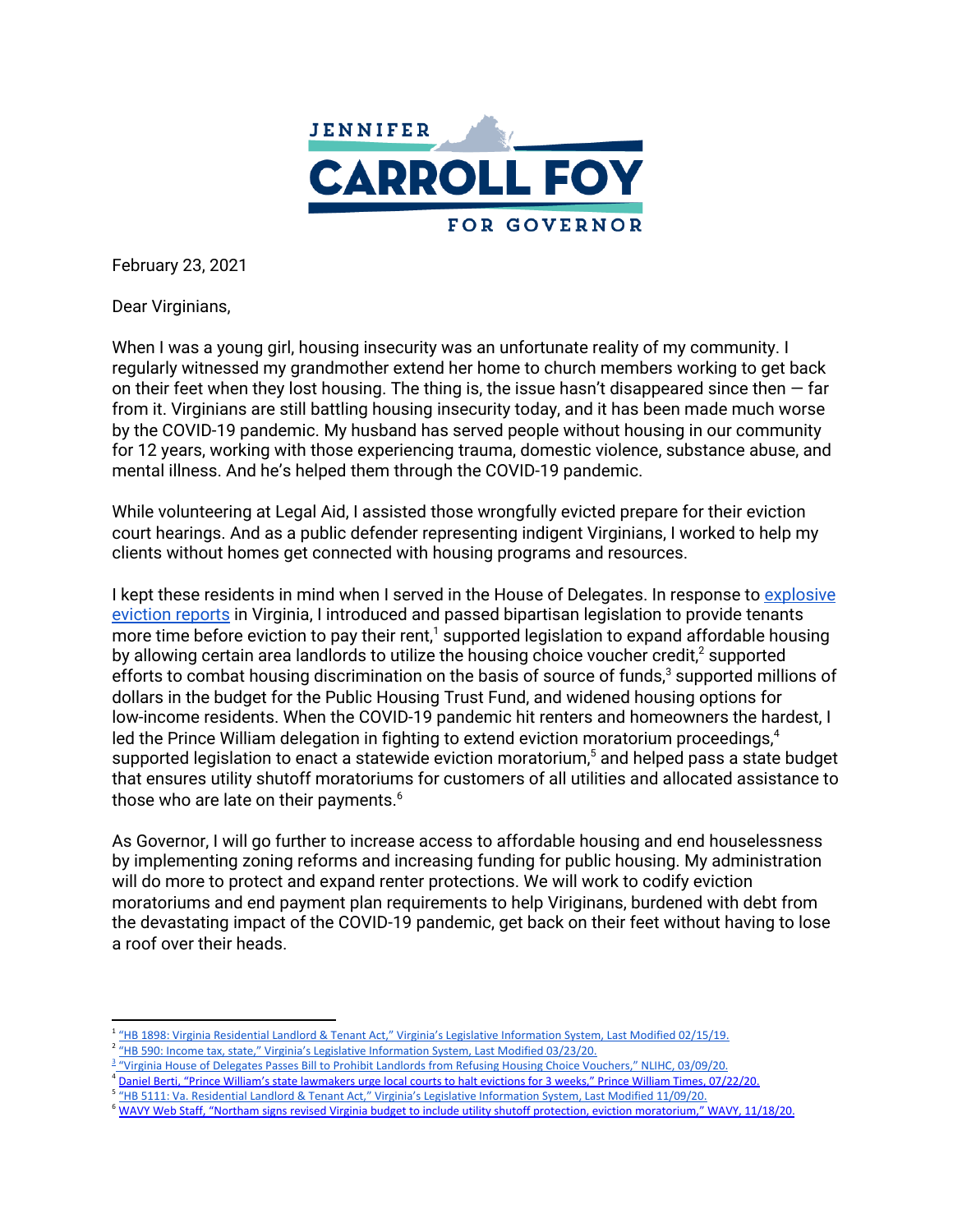The truth is that the housing crisis in our Commonwealth is far from over, and as Governor, I will work tirelessly to combat houselessness and evictions, strengthen tenant rights during this public health crisis, and expand access to affordable housing. Here is my plan.

Sincerely,

Jennifer Carroll Foy

## **AFFORDABLE HOUSING**

## **KEEP VIRGINIANS IN THEIR HOMES**

The COVID-19 pandemic has forced Virginians into an impossible situation. Stretched thin and impacted by job losses that are no fault of their own, many don't have the resources they expected to be able to pay their rent, along with other critical expenses to support their families. We know that the impact of the COVID-19 pandemic will be felt for years to come, so we must take action to help Virginians at the center of the pain:

- **Codify an eviction moratorium.** As of now, the federal moratorium on evictions has only been extended through March, $^7$  and as many Virginians fall deeper into debt, we cannot sit back and hope that the moratorium is extended again. As Governor, my administration will codify Virginia's eviction moratorium until 2022. Additionally, because moratoriums do not cancel debt owed, my administration will work to provide incentives for landlords and property managers who apply for rent relief on behalf of their tenants.
- **Expand payment plan requirements.** As Governor, I will expand on the requirement for landlords who own more than four rental units to offer a payment plan of up to six months if a tenant signs a declaration of hardship due to COVID-19. <sup>8</sup> Right now, these landlords are only required to offer this option once during a lease term, and landlords with four or fewer units are not subject to this requirement. <sup>9</sup> My administration will incentivize property managers who offer payment plans longer than six months and offer payment plans more than once during a rental agreement.

## **EXPAND ACCESS TO AFFORDABLE HOUSING**

There's no denying that there is a housing crisis in our Commonwealth. According to the National Low Income Housing Coalition (NLIHC), there is a shortage of more than 150,000 rental homes affordable and available for extremely low-income renters in Virginia. <sup>10</sup> And 70 percent of extremely low-income renter households in our Commonwealth are "severely cost burdened," meaning they spend more than half their income on housing, and they are most likely to sacrifice necessities to pay the rent. $^{\rm 11}$  And these issues have only gotten worse during the pandemic. It's clear that we must increase state funding for housing programs through efforts

<sup>&</sup>lt;sup>7</sup> "Acting HUD Secretary Announces Extension of Eviction and Foreclosure [Moratoriums,"](https://www.hud.gov/press/press_releases_media_advisories/HUD_No_21_009#:~:text=%E2%80%9CSpecifically%2C%20HUD%20has%20extended%20the,moratorium%20until%20March%2031%2C%202021.) HUD Public Affairs, 1/21/21.

<sup>&</sup>lt;sup>8</sup> "Here's how [Virginians](https://www.wavy.com/news/virginia/richmond/heres-how-virginians-can-avoid-eviction-in-2021/) can avoid eviction in 2021," Jackie DeFusco, WAVY, 1/1/2021

<sup>&</sup>lt;sup>9</sup> "Here's how [Virginians](https://www.wavy.com/news/virginia/richmond/heres-how-virginians-can-avoid-eviction-in-2021/) can avoid eviction in 2021," Jackie DeFusco, WAVY, 1/1/2021

<sup>&</sup>lt;sup>10</sup> "Housing Needs By [State/Virginia,"](https://nlihc.org/housing-needs-by-state/virginia) nlihc.org, Last Accessed 02/10/21.

<sup>&</sup>lt;sup>11</sup> "Housing Needs By [State/Virginia,"](https://nlihc.org/housing-needs-by-state/virginia) nlihc.org, Last Accessed 02/10/21.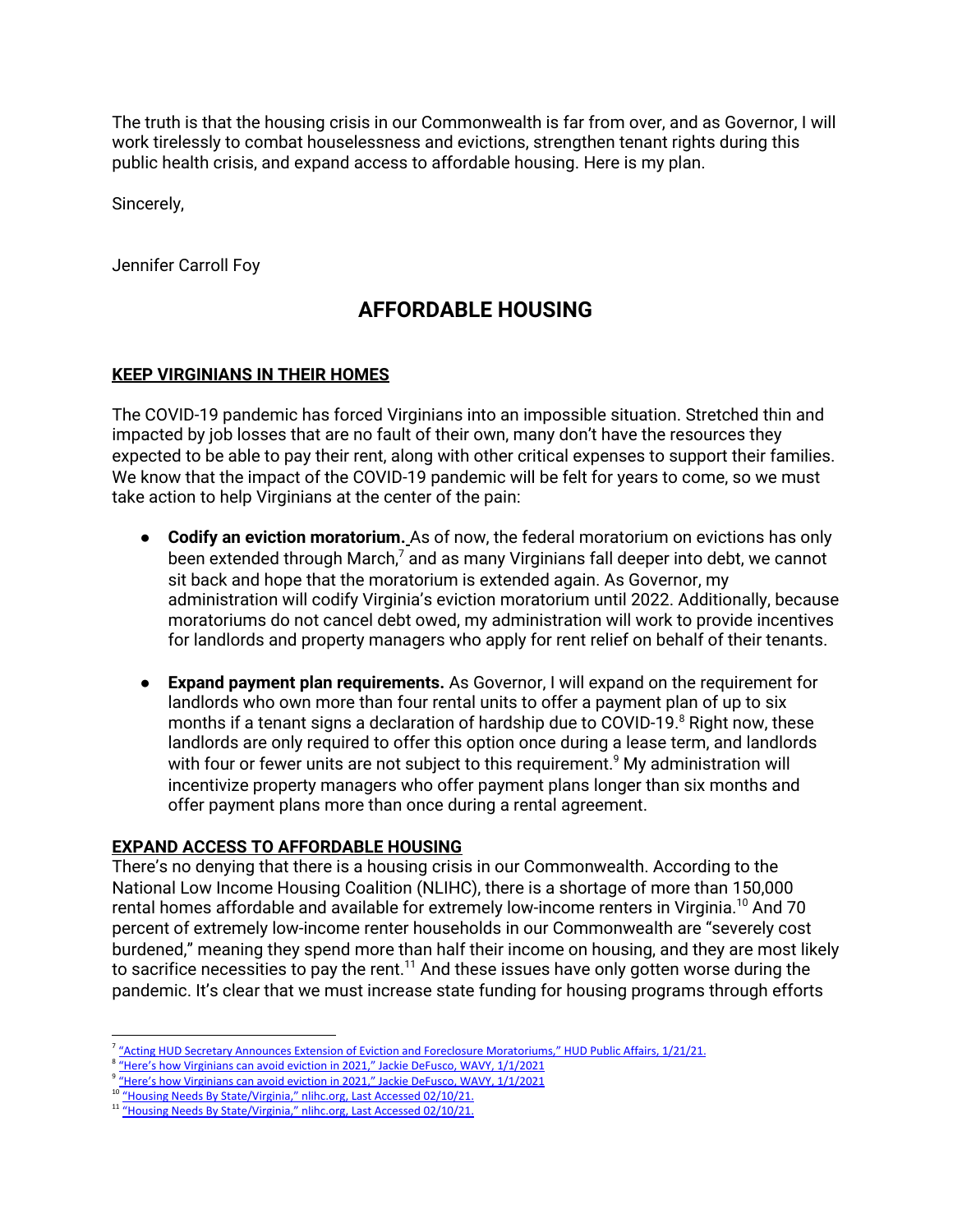such as those sponsored by the Virginia Housing Trust Fund. But we must do more. As Governor, I will undertake efforts to expand affordable housing in Virginia:

- **Implement zoning reform**. My administration will implement zoning reform efforts such as increasing the number of inclusionary zoning programs in our Commonwealth by requiring or incentivizing private developers to designate a certain percentage of housing units in a project as below-market-rate. $^{\rm 12}$  Inclusionary zoning programs are cost effective because they require minimal public subsidy, and they increase housing affordability in high-opportunity areas. 13
- **● Work towards ending LGBTQIA+ houselessness** As outlined in my plan to protect LGBTQIA+ rights, I will institute a statewide 100-day challenge to end LGBTQIA+ houselessness. This effort, modeled on successes in California to combat veteran and youth houselessness,<sup>14</sup> brings together local governments, nonprofits, and LGBTQIA+ centers to ensure that no person is without housing and to build on current community response initiatives.
- **Address veteran houselessness & invest in veteran wrap-around services.** As governor, my administration will increase Community Service Boards' funding for the 40 CSBs acting as a provider for community-based mental health, developmental and intellectual disabilities services, and substance use disorders. The funding will improve availability and accessibility of diversion programs, therapy, counseling, and treatment, which will benefit many veterans and their families.

## **STRONGER PROTECTIONS FOR RENTERS**

Right now, renting a home in Virginia can be a cumbersome, opaque process. Keeping a roof over your family's head shouldn't be this hard — families deserve transparency around their rights to stay in their homes. We must also keep in mind that the confusion is heightened for Virginians for whom English is a second language. They deserve to understand their rights just like everyone else, but for too long they've been an afterthought.

These aren't just issues Virginians have faced during the COVID-19 pandemic. They've persisted thanks to a broken status quo, leaving Virginians in the dark about how to keep their families safe and at home. It's far past time to take action.

- **Ensure that Virginia residents know their rights.** With housing and renting regulations changing often due to the effects of the COVID-19 pandemic, it is imperative that Virginia residents have easy access to accurate materials detailing their rights. As Governor, I will work to ensure that "know-your-rights" materials are available to every Virginian by requiring informational materials from the Commonwealth to be made in multiple languages. In addition, my administration will support press conferences and other public events in multiple languages whenever possible.
- **Build on renter protections.** My administration will build on existing renter and homeowner protections to ensure that they work for all Virginians through this pandemic

<sup>&</sup>lt;sup>12</sup> "Policy Spotlight: Zoning Reform," VA Our Way, [12/30/20.](https://vaourway.org/updates/f/policy-spotlight-zoning-reform)

<sup>&</sup>lt;sup>13</sup> "Policy Spotlight: Zoning Reform," VA Our Way, [12/30/20.](https://vaourway.org/updates/f/policy-spotlight-zoning-reform)

<sup>&</sup>lt;sup>14</sup> "Governor Newsom Launches 100-Day Challenge Initiative for California Cities & Counties to Fight [Homelessness,"](https://www.gov.ca.gov/2019/12/05/governor-newsom-launches-100-day-challenge-initiative-for-california-cities-counties-to-fight-homelessness/) Office of Governor Gavin Newsom, [12/05/19.](https://www.gov.ca.gov/2019/12/05/governor-newsom-launches-100-day-challenge-initiative-for-california-cities-counties-to-fight-homelessness/)